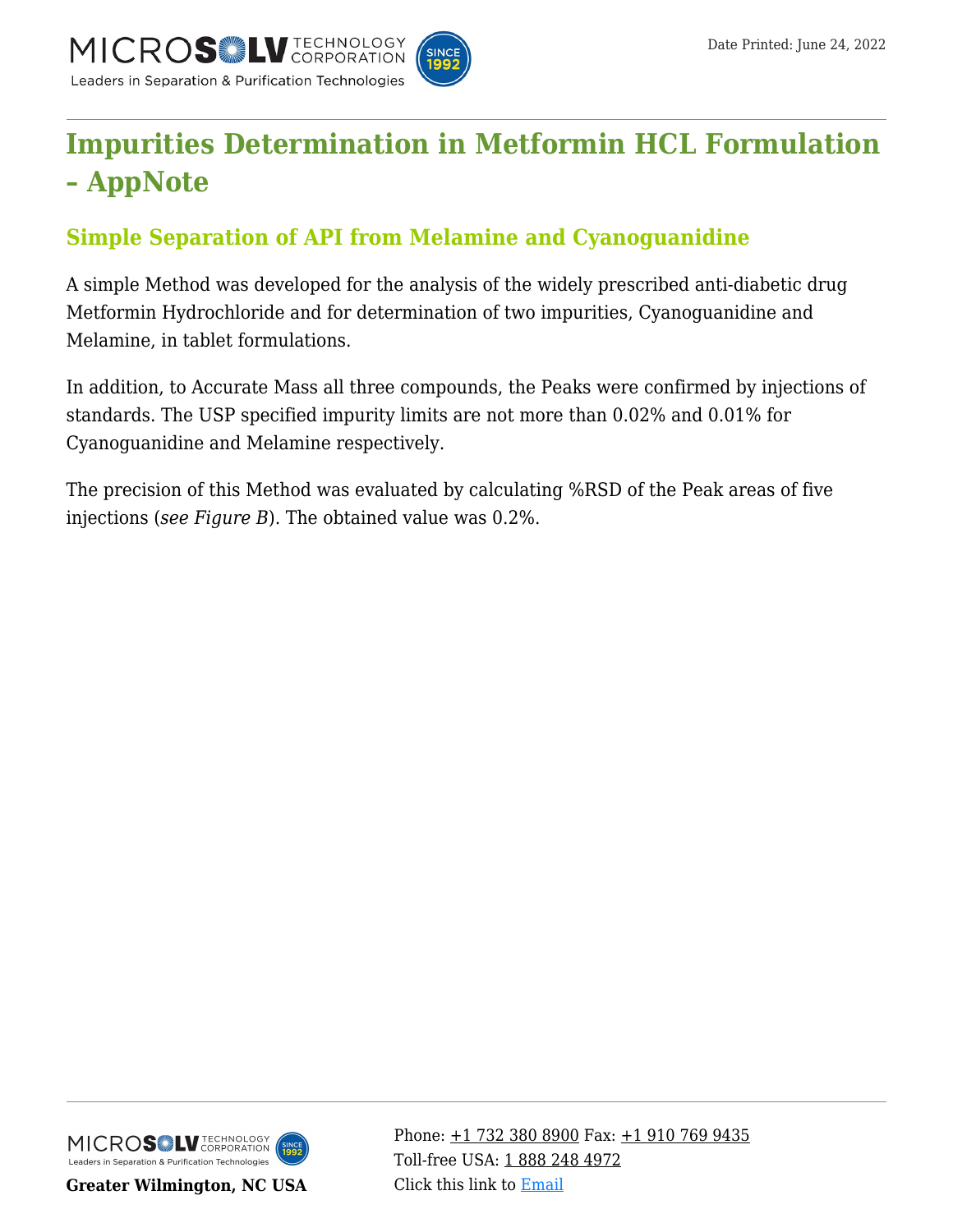





- 2. Melamine 127.0727 m/z (M+H)+
- 3. Metformin 130.1087 m/z (M+H)+

MICROSOLV TECHNOLOGY SINCE<br>1**992** Leaders in Separation & Purification Technologies

**Greater Wilmington, NC USA**

Phone: [+1 732 380 8900](#page--1-0) Fax: [+1 910 769 9435](#page--1-0) Toll-free USA: [1 888 248 4972](#page--1-0) Click this link to [Email](https://www.mtc-usa.com/contact)

**Peaks:**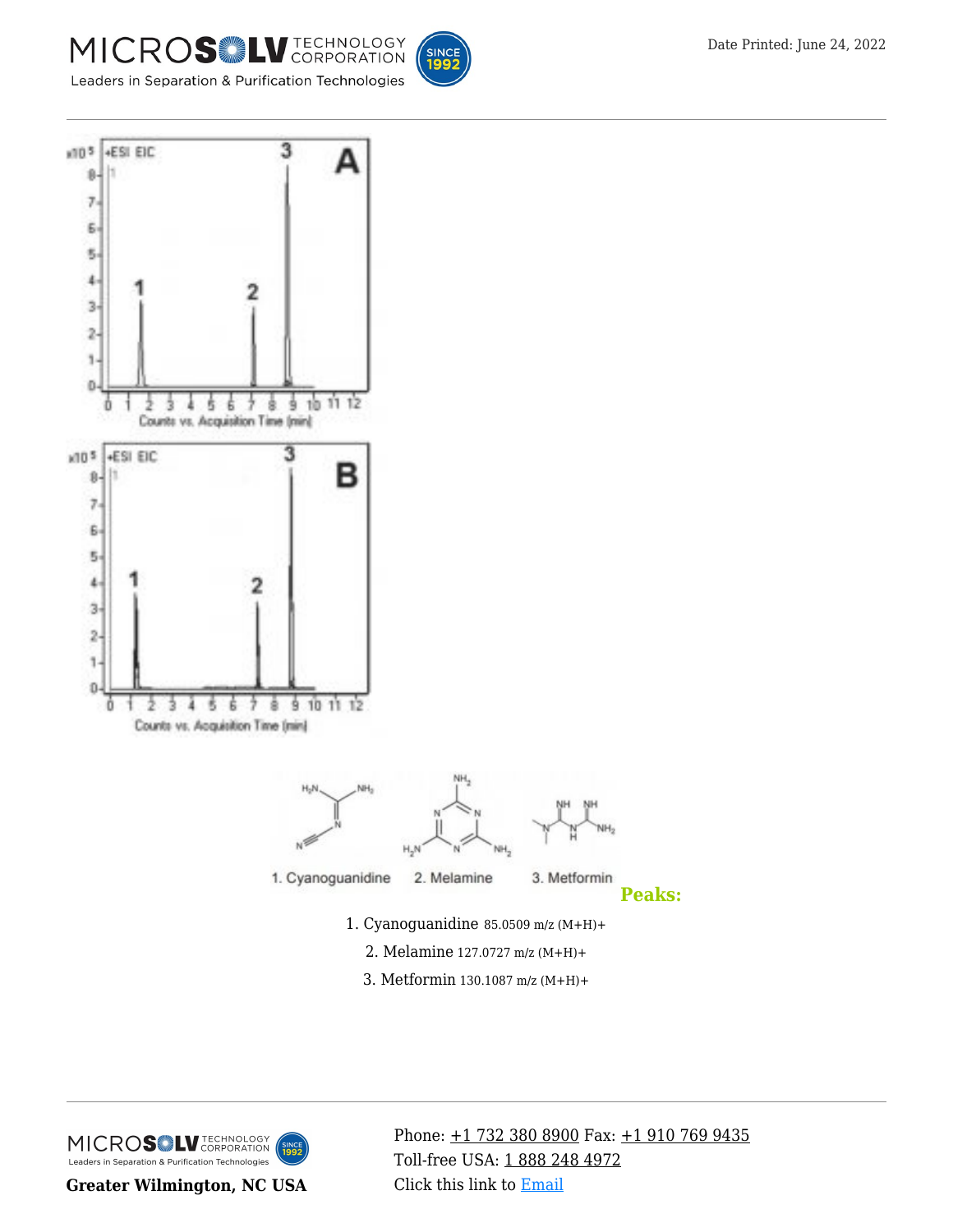



### **Method Conditions**

**Column:** Cogent Diamond Hydride™, 4µm, 100Å

**Catalog No.:** [70000-15P-2](https://www.mtc-usa.com/product-details/id/4115801)

**Dimensions:** 2.1 x 150mm

#### **Mobile Phase:**

—A: 50% Isopropanol / 50% DI Water / 0.1% Acetic Acid

—B: Acetonitrile / 0.1% Acetic Acid

#### **Gradient:**

| Time<br>(minutes) | %B  |
|-------------------|-----|
| 0                 | 100 |
| $\overline{2}$    | 100 |
| 5                 | 20  |
| 9                 | 20  |
| 10                | 100 |

**Post Time:** 5 minutes **Injection vol.:** 1µL **Flow rate:** 0.4mL / minute **Detection:** ESI – POS – Agilent 6210 MSD TOF Mass Spectrometer

*Note: k' of Cyanoguanidine for this Method was found to be over twice that of some Reversed Phase Methods studies that used ordinary Cyano Columns and an isocratic Mobile Phase 95% DI Water / 5% Acetonitrile. A variety of Mobile Phase additives were investigated, including 0.1% Formic Acid, 0.1% Trifluoroacetic Acid (TFA), 0.1% Trifluoroacetic Acid (TFA) +1g / L Sodium Octyl Sulfate, and 10mM Ammonium Acetate. The Reversed Phase Methods did not produce k' > 0.3.*



**Greater Wilmington, NC USA**

Phone:  $\pm$ 1 732 380 8900 Fax:  $\pm$ 1 910 769 9435 Toll-free USA: [1 888 248 4972](#page--1-0) Click this link to [Email](https://www.mtc-usa.com/contact)